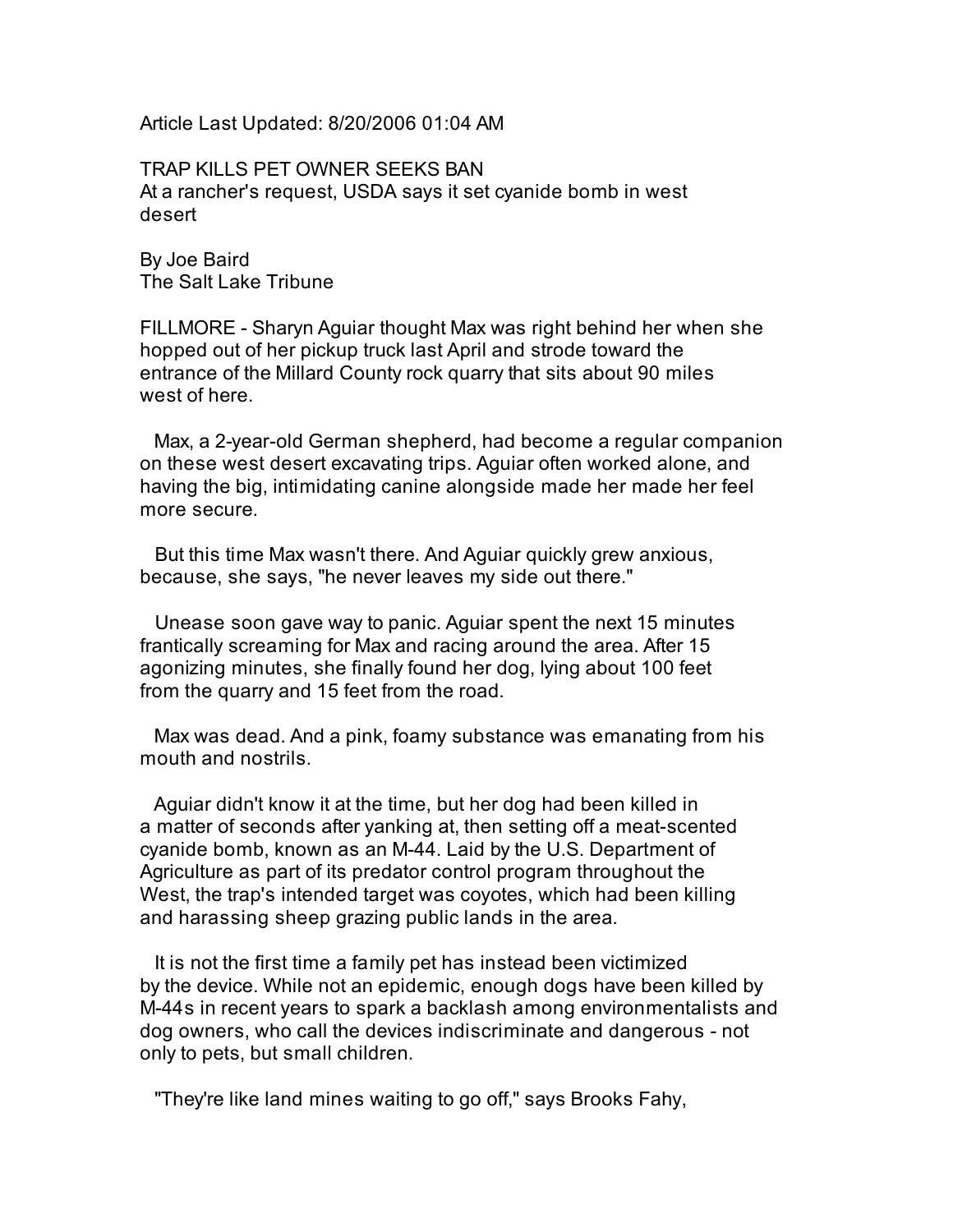executive director of the Oregon-based environmental group Predator Defense. "And this isn't just happening in Oregon and Utah. It's happening all over the place. And every time, I hear the same thing. The owners have never heard of these devices. I believe hundreds, if not thousands of dogs have been and continue to be killed by these things."

Federal Agriculture Department officials acknowledge that the trap which killed Max was likely theirs, set some weeks earlier at the request of a rancher. They call it an "unfortunate," but "rare" event.

"I'm genuinely sorry this happened. I really am. This is the thing we work very hard to avoid," says Michael Bodenchuk, the department's wildlife services director for Utah.

But Aguiar and her husband Tony, who own a rock wholesale business in Fillmore, have been less than satisfied with USDA's response. They want to know why no cyanide warning signs were posted, as required by federal law, both at road intersections near the area where the traps had been set and within 25 feet of the actual traps themselves.

"I've been going out there for over 20 years," Tony Aguiar says. "I've never seen any kind of sign out there."

To Fahy, the Aguiars' story is familiar. Just a month before Max's death, he says, another Utahn watched his Labrador retriever die at the hands of an M-44 while hunting rabbits on public lands. Samuel Pollock told KUTV he did see a USDA warning sign posted on an entry road, but insists there was no warning sign near the trap itself.

Fahy also believes that what he calls a series of poisoning incidents is more than a coincidence.

The controversy and unpopularity of M-44s outside the ranching community has led the agency, he says, to soft-pedal their presence. Again and again, Fahy says he has encountered either no warning signs or signs posted in inconspicuous places when investigating a cyaniderelated pet death.

"When they post the signs, they know people will be concerned, and in a lot of cases pissed off," he says. "So why raise the ire of the public if you can get away with it?"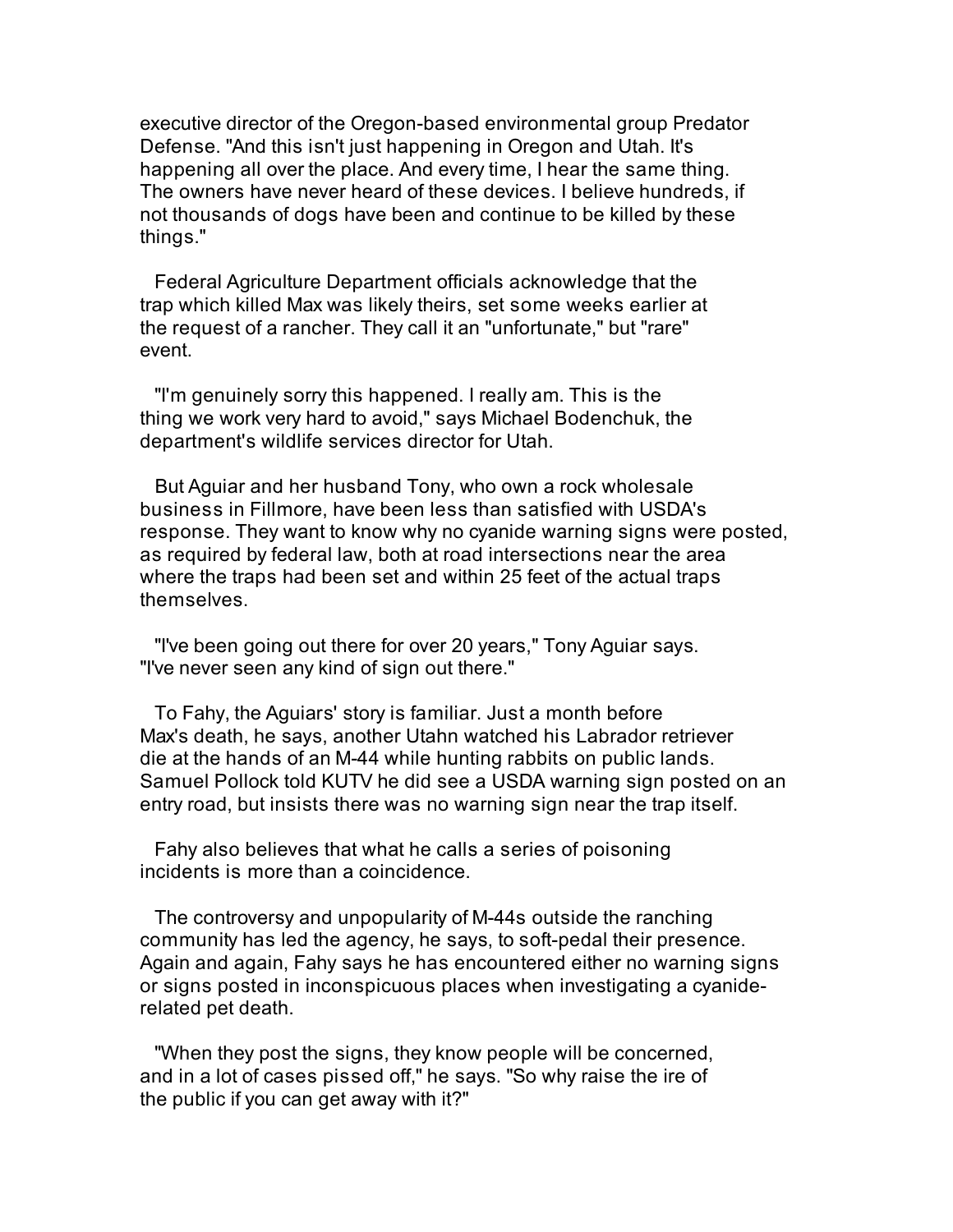Bodenchuk, the USDA wildlife services director, calls such assertions absurd.

"We try real hard not to let these things happen," he says. "We don't set them anywhere near where exposure to kids or pets are likely. And we review it constantly. There are places where we've had M-44s for years, where we don't anymore. Places like the Uinta Basin, which used to be a safe place but is now changing with new oil wells and roads. We may now also have to consider exposure around the [Millard County] quarry as likely, after this. We may not be able to use the device there in the future."

Bodenchuk and his higher-ups at the USDA also are adamant about another thing: Warning signs were properly posted and procedures were followed in the west desert in April.

"We put up the signs," he says. "We can't make people read them."

But Aguiar and her husband say that if signs had been in place, their dog likely would still be alive and they wouldn't be making a stink about it.

"I didn't see signs the day it happened, or the day before or the day after," Sharyn Aguiar says. "I guess I'm blind or stupid."

The couple and their son went back out to the quarry nine days after Max's death to videotape and photograph the scene. That day, they found a small piece of red paper, sporting cyanide warnings, pinned under some sagebrush. Nearby was a dead coyote.

Bodenchuk says it was a warning sign, which was probably left behind after traps and other signs were pulled shortly after Max was killed - but before the Aguiars discovered it was an M-44 that killed him and USDA was informed of the incident.

The Aguiars, who wound up filing a tort claim with USDA for \$1,500 in damages, remain unconvinced.

Nobody, Sharyn Aguiar says, challenged their version of events until weeks later, when she received letters from the agency's Minneapolis office seeking proof of Max's breed, and insisting USDA procedures has been followed at the quarry.